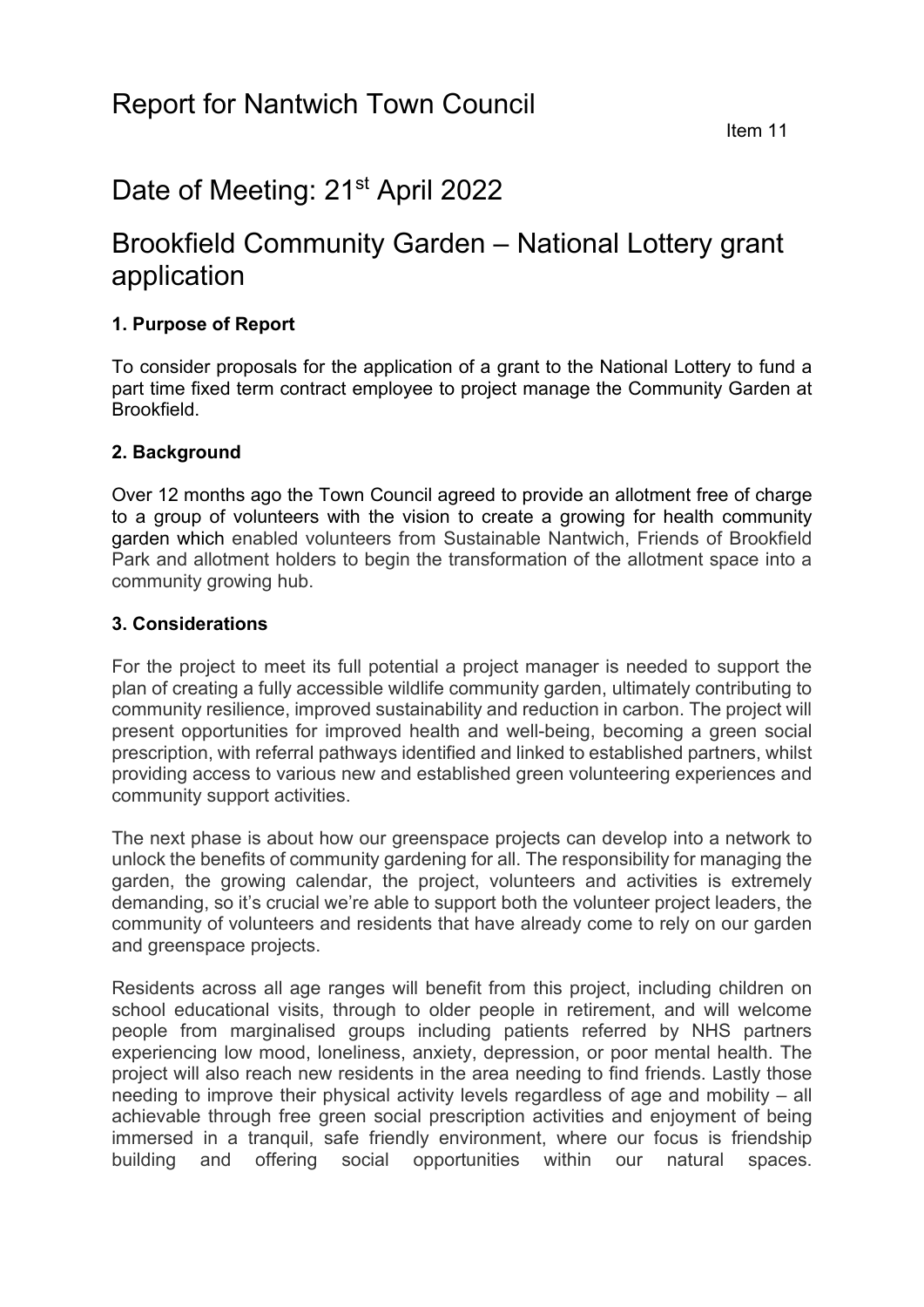Successful funding would enable the employment of a professional coordinator to maximise the 'collective' energies of environmental/community groups, with a base at the community garden.

Funding would enable the coordinator to:

- Provide administration/social media support
- Implement good governance and safeguarding consistence's across the projects
- Co-ordinate referrals, visitors welcome, and induction
- Organise garden and green spaces volunteer rotas and use by different groups
- Build a strong partnership network
- Support volunteer recruitment/development and training
- Develop a package of experience/learning opportunities e.g. how to make a bee hotel, how to conserve water.

Expected outcomes:

Contribute to the following impact

- Reduce isolation
- Improve mental wellness
- Reduce the impact on other support services through connectivity with nature and the green spaces
- Upskill volunteers
- Educate and create a greater awareness

If the application with the National Lottery is successful, the appointed project manager would need to be employed. Members are asked to consider allowing the Town Council to act as the employer which will provide the appointed individual the benefits of relevant HR policies and procedures. It will also ensure that the funding is managed effectively and transparently by the Town Council.

If the Town Council were to act as the employer, it would not have any direct costs associated with the role as this would be covered by the grant funding.

## **4. Recommendations**

**4.1** That members approve the application of the grant and if successful act as the employer for the appointed project manager.

#### **5**. **Financial Implications**

There would be no direct employee costs as these would be covered by the grant funding.

## **6. Equalities Impact**

The project is aimed at all ages and abilities and those from marginalized groups including patients referred by NHS partners.